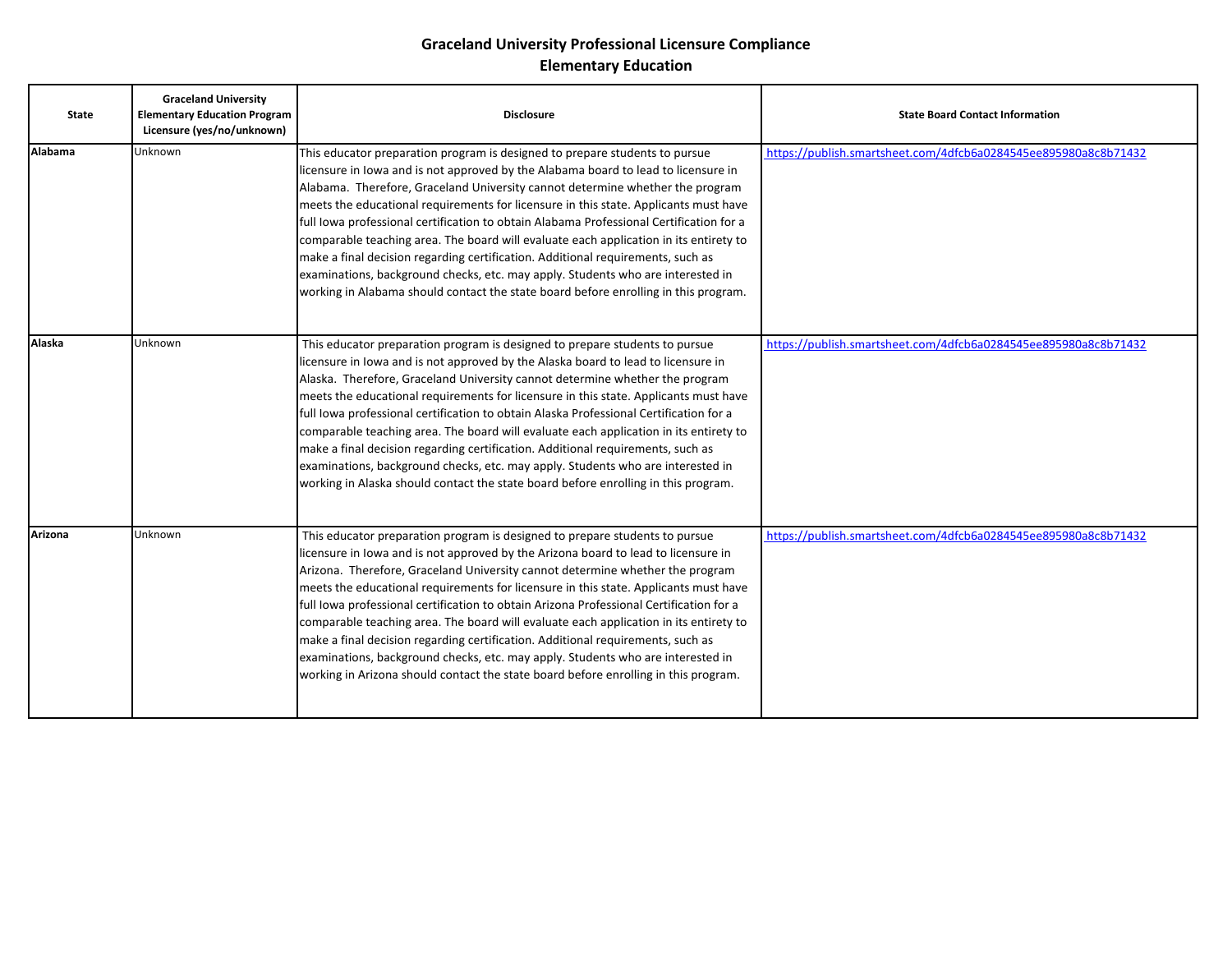| <b>State</b>      | <b>Graceland University</b><br><b>Elementary Education Program</b><br>Licensure (yes/no/unknown) | <b>Disclosure</b>                                                                                                                                                                                                                                                                                                                                                                                                                                                                                                                                                                                                                                                                                                                                                                                       | <b>State Board Contact Information</b>                          |
|-------------------|--------------------------------------------------------------------------------------------------|---------------------------------------------------------------------------------------------------------------------------------------------------------------------------------------------------------------------------------------------------------------------------------------------------------------------------------------------------------------------------------------------------------------------------------------------------------------------------------------------------------------------------------------------------------------------------------------------------------------------------------------------------------------------------------------------------------------------------------------------------------------------------------------------------------|-----------------------------------------------------------------|
| <b>Arkansas</b>   | Unknown                                                                                          | This educator preparation program is designed to prepare students to pursue<br>licensure in lowa and is not approved by the Arkansas board to lead to licensure in<br>Alabama. Therefore, Graceland University cannot determine whether the program<br>meets the educational requirements for licensure in this state. Applicants must have<br>full Iowa professional certification to obtain Arkansas Professional Certification for a<br>comparable teaching area. The board will evaluate each application in its entirety to<br>make a final decision regarding certification. Additional requirements, such as<br>examinations, background checks, etc. may apply. Students who are interested in<br>working in Arkansas should contact the state board before enrolling in this program.          | https://publish.smartsheet.com/4dfcb6a0284545ee895980a8c8b71432 |
| <b>California</b> | Unknown                                                                                          | This educator preparation program is designed to prepare students to pursue<br>licensure in lowa and is not approved by the California board to lead to licensure in<br>California. Therefore, Graceland University cannot determine whether the program<br>meets the educational requirements for licensure in this state. Applicants must have<br>full Iowa professional certification to obtain California Professional Certification for a<br>comparable teaching area. The board will evaluate each application in its entirety to<br>make a final decision regarding certification. Additional requirements, such as<br>examinations, background checks, etc. may apply. Students who are interested in<br>working in California should contact the state board before enrolling in this program. | https://publish.smartsheet.com/4dfcb6a0284545ee895980a8c8b71432 |
| Colorado          | Unknown                                                                                          | This educator preparation program is designed to prepare students to pursue<br>licensure in lowa and is not approved by the Colorado board to lead to licensure in<br>Colorado. Therefore, Graceland University cannot determine whether the program<br>meets the educational requirements for licensure in this state. Applicants must have<br>full Iowa professional certification to obtain Colorado Professional Certification for a<br>comparable teaching area. The board will evaluate each application in its entirety to<br>make a final decision regarding certification. Additional requirements, such as<br>examinations, background checks, etc. may apply. Students who are interested in<br>working in Colorado should contact the state board before enrolling in this program.         | https://publish.smartsheet.com/4dfcb6a0284545ee895980a8c8b71432 |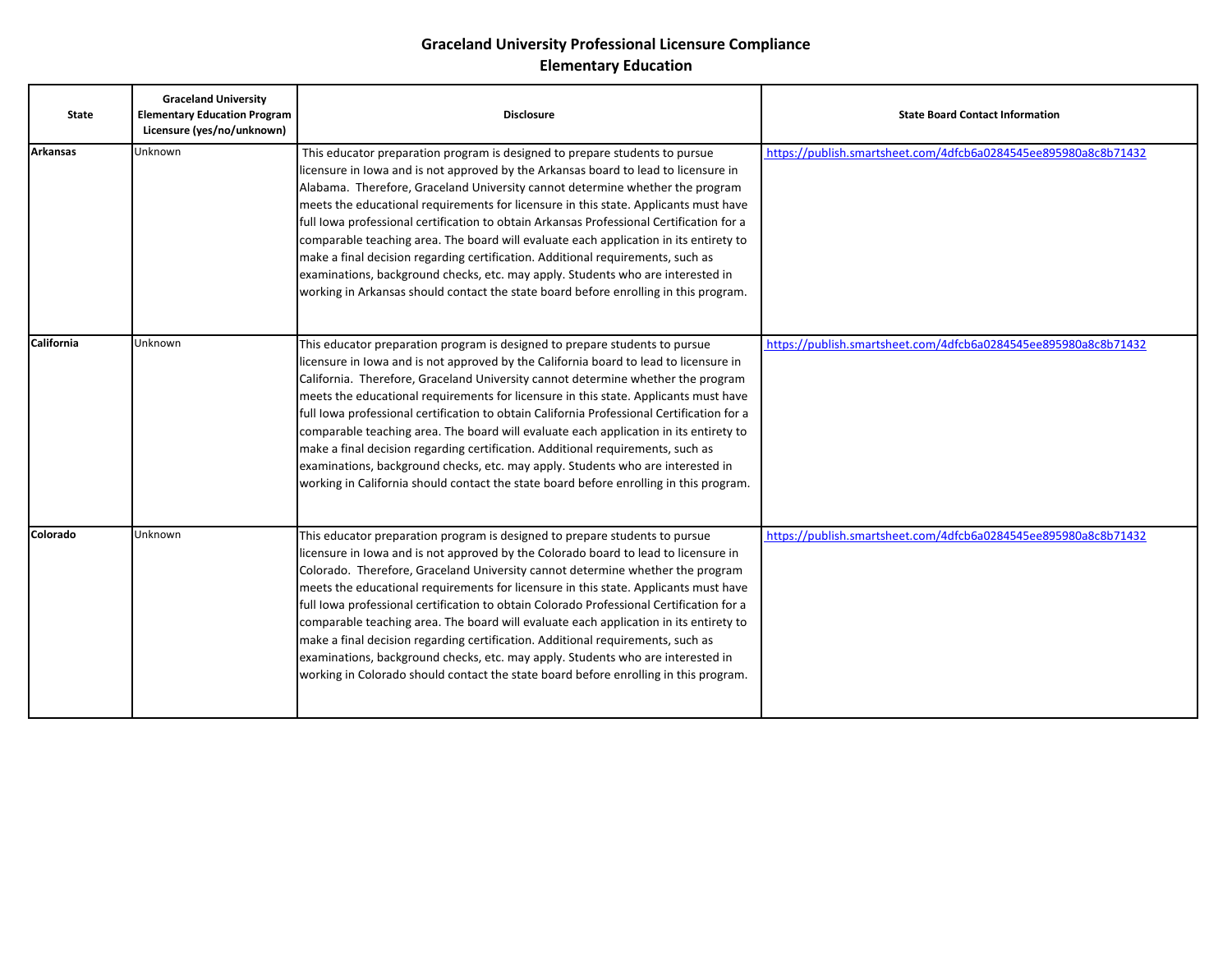| <b>State</b>       | <b>Graceland University</b><br><b>Elementary Education Program</b><br>Licensure (yes/no/unknown) | <b>Disclosure</b>                                                                                                                                                                                                                                                                                                                                                                                                                                                                                                                                                                                                                                                                                                                                                                                              | <b>State Board Contact Information</b>                          |
|--------------------|--------------------------------------------------------------------------------------------------|----------------------------------------------------------------------------------------------------------------------------------------------------------------------------------------------------------------------------------------------------------------------------------------------------------------------------------------------------------------------------------------------------------------------------------------------------------------------------------------------------------------------------------------------------------------------------------------------------------------------------------------------------------------------------------------------------------------------------------------------------------------------------------------------------------------|-----------------------------------------------------------------|
| <b>Connecticut</b> | Unknown                                                                                          | This educator preparation program is designed to prepare students to pursue<br>licensure in lowa and is not approved by the Connecticut board to lead to licensure in<br>Connecticut. Therefore, Graceland University cannot determine whether the program<br>meets the educational requirements for licensure in this state. Applicants must have<br>full Iowa professional certification to obtain Connecticut Professional Certification for<br>a comparable teaching area. The board will evaluate each application in its entirety to<br>make a final decision regarding certification. Additional requirements, such as<br>examinations, background checks, etc. may apply. Students who are interested in<br>working in Connecticut should contact the state board before enrolling in this<br>program. | https://publish.smartsheet.com/4dfcb6a0284545ee895980a8c8b71432 |
| <b>Delaware</b>    | Unknown                                                                                          | This educator preparation program is designed to prepare students to pursue<br>licensure in lowa and is not approved by the Delaware board to lead to licensure in<br>Delaware. Therefore, Graceland University cannot determine whether the program<br>meets the educational requirements for licensure in this state. Applicants must have<br>full Iowa professional certification to obtain Delaware Professional Certification for a<br>comparable teaching area. The board will evaluate each application in its entirety to<br>make a final decision regarding certification. Additional requirements, such as<br>examinations, background checks, etc. may apply. Students who are interested in<br>working in Delaware should contact the state board before enrolling in this program.                | https://publish.smartsheet.com/4dfcb6a0284545ee895980a8c8b71432 |
| <b>Florida</b>     | Unknown                                                                                          | This educator preparation program is designed to prepare students to pursue<br>licensure in lowa and is not approved by the Florida board to lead to licensure in<br>Florida. Therefore, Graceland University cannot determine whether the program<br>meets the educational requirements for licensure in this state. Applicants must have<br>full Iowa professional certification to obtain Florida Professional Certification for a<br>comparable teaching area. The board will evaluate each application in its entirety to<br>make a final decision regarding certification. Additional requirements, such as<br>examinations, background checks, etc. may apply. Students who are interested in<br>working in Florida should contact the state board before enrolling in this program.                    | https://publish.smartsheet.com/4dfcb6a0284545ee895980a8c8b71432 |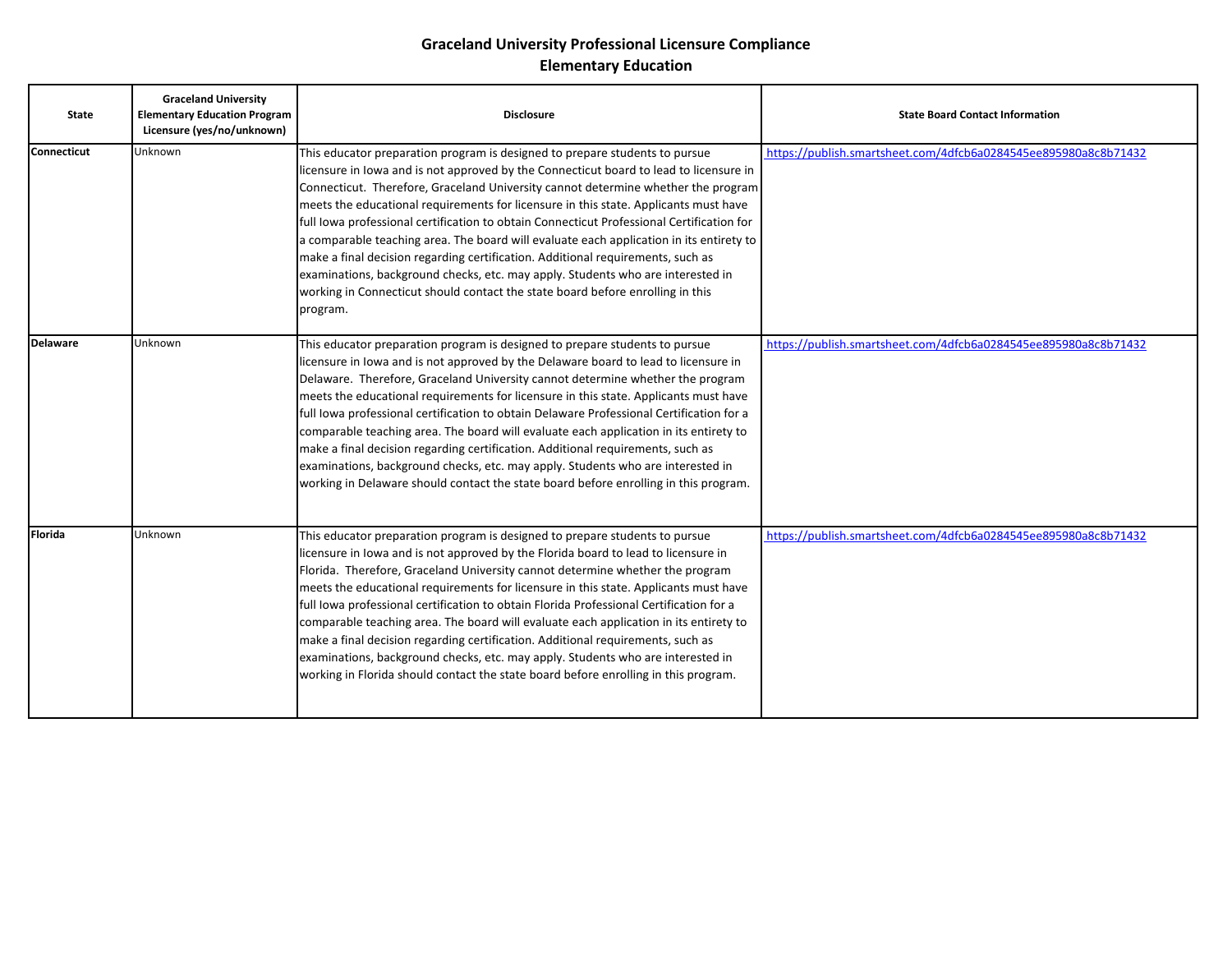| <b>State</b>  | <b>Graceland University</b><br><b>Elementary Education Program</b><br>Licensure (yes/no/unknown) | <b>Disclosure</b>                                                                                                                                                                                                                                                                                                                                                                                                                                                                                                                                                                                                                                                                                                                                                                           | <b>State Board Contact Information</b>                          |
|---------------|--------------------------------------------------------------------------------------------------|---------------------------------------------------------------------------------------------------------------------------------------------------------------------------------------------------------------------------------------------------------------------------------------------------------------------------------------------------------------------------------------------------------------------------------------------------------------------------------------------------------------------------------------------------------------------------------------------------------------------------------------------------------------------------------------------------------------------------------------------------------------------------------------------|-----------------------------------------------------------------|
| Georgia       | Unknown                                                                                          | This educator preparation program is designed to prepare students to pursue<br>licensure in lowa and is not approved by the Georgia board to lead to licensure in<br>Florida. Therefore, Graceland University cannot determine whether the program<br>meets the educational requirements for licensure in this state. Applicants must have<br>full Iowa professional certification to obtain Florida Professional Certification for a<br>comparable teaching area. The board will evaluate each application in its entirety to<br>make a final decision regarding certification. Additional requirements, such as<br>examinations, background checks, etc. may apply. Students who are interested in<br>working in Florida should contact the state board before enrolling in this program. | https://publish.smartsheet.com/4dfcb6a0284545ee895980a8c8b71432 |
| <b>Hawaii</b> | Unknown                                                                                          | This educator preparation program is designed to prepare students to pursue<br>licensure in lowa and is not approved by the Hawaii board to lead to licensure in<br>Hawaii. Therefore, Graceland University cannot determine whether the program<br>meets the educational requirements for licensure in this state. Applicants must have<br>full Iowa professional certification to obtain Hawaii Professional Certification for a<br>comparable teaching area. The board will evaluate each application in its entirety to<br>make a final decision regarding certification. Additional requirements, such as<br>examinations, background checks, etc. may apply. Students who are interested in<br>working in Hawaii should contact the state board before enrolling in this program.     | https://publish.smartsheet.com/4dfcb6a0284545ee895980a8c8b71432 |
| Idaho         | Unknown                                                                                          | This educator preparation program is designed to prepare students to pursue<br>licensure in lowa and is not approved by the Idaho board to lead to licensure in Idaho.<br>Therefore, Graceland University cannot determine whether the program meets the<br>educational requirements for licensure in this state. Applicants must have full lowa<br>professional certification to obtain Idaho Professional Certification for a comparable<br>teaching area. The board will evaluate each application in its entirety to make a final<br>decision regarding certification. Additional requirements, such as examinations,<br>background checks, etc. may apply. Students who are interested in working in Idaho<br>should contact the state board before enrolling in this program.         | https://publish.smartsheet.com/4dfcb6a0284545ee895980a8c8b71432 |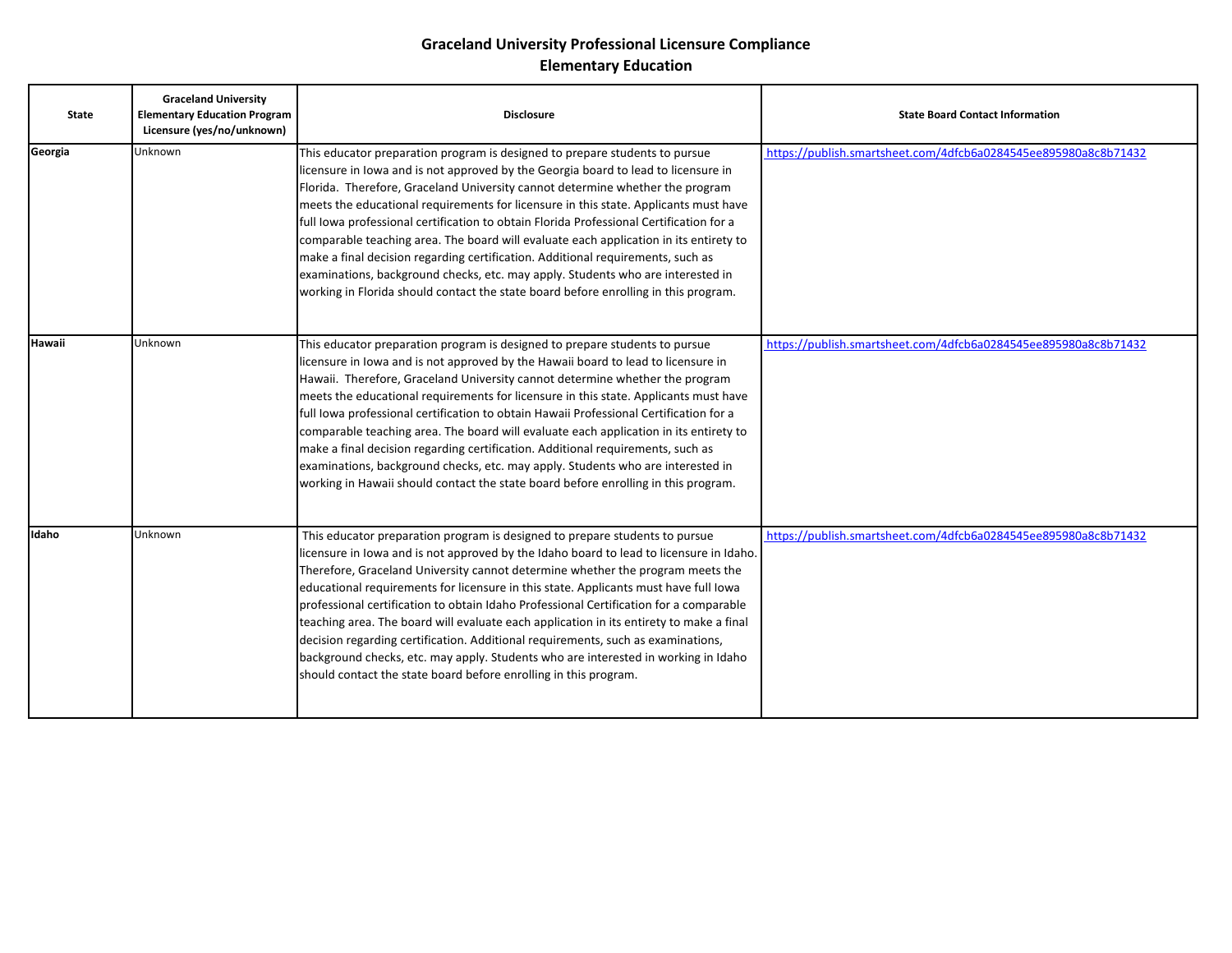| <b>State</b>    | <b>Graceland University</b><br><b>Elementary Education Program</b><br>Licensure (yes/no/unknown) | <b>Disclosure</b>                                                                                                                                                                                                                                                                                                                                                                                                                                                                                                                                                                                                                                                                                                                                                                               | <b>State Board Contact Information</b>                          |
|-----------------|--------------------------------------------------------------------------------------------------|-------------------------------------------------------------------------------------------------------------------------------------------------------------------------------------------------------------------------------------------------------------------------------------------------------------------------------------------------------------------------------------------------------------------------------------------------------------------------------------------------------------------------------------------------------------------------------------------------------------------------------------------------------------------------------------------------------------------------------------------------------------------------------------------------|-----------------------------------------------------------------|
| <b>Illinois</b> | Unknown                                                                                          | This educator preparation program is designed to prepare students to pursue<br>licensure in lowa and is not approved by the Illinois board to lead to licensure in<br>Illinois. Therefore, Graceland University cannot determine whether the program<br>meets the educational requirements for licensure in this state. Applicants must have<br>full Iowa professional certification to obtain Illinois Professional Certification for a<br>comparable teaching area. The board will evaluate each application in its entirety to<br>make a final decision regarding certification. Additional requirements, such as<br>examinations, background checks, etc. may apply. Students who are interested in<br>working in Illinois should contact the state board before enrolling in this program. | https://publish.smartsheet.com/4dfcb6a0284545ee895980a8c8b71432 |
| Indiana         | Unknown                                                                                          | This educator preparation program is designed to prepare students to pursue<br>licensure in lowa and is not approved by the Indiana board to lead to licensure in<br>Indiana. Therefore, Graceland University cannot determine whether the program<br>meets the educational requirements for licensure in this state. Applicants must have<br>full Iowa professional certification to obtain Indiana Professional Certification for a<br>comparable teaching area. The board will evaluate each application in its entirety to<br>make a final decision regarding certification. Additional requirements, such as<br>examinations, background checks, etc. may apply. Students who are interested in<br>working in Indiana should contact the state board before enrolling in this program.     | https://publish.smartsheet.com/4dfcb6a0284545ee895980a8c8b71432 |
| lowa            | Yes                                                                                              | Graceland's educator preparation program is designed to prepare students to pursue<br>licensure in Iowa.                                                                                                                                                                                                                                                                                                                                                                                                                                                                                                                                                                                                                                                                                        | https://publish.smartsheet.com/4dfcb6a0284545ee895980a8c8b71432 |
| Kansas          | Unknown                                                                                          | This educator preparation program is designed to prepare students to pursue<br>licensure in lowa and is not approved by the Kansas board to lead to licensure in<br>Kansas. Therefore, Graceland University cannot determine whether the program<br>meets the educational requirements for licensure in this state. Applicants must have<br>full Iowa professional certification to obtain Kansas Professional Certification for a<br>comparable teaching area. The board will evaluate each application in its entirety to<br>make a final decision regarding certification. Additional requirements, such as<br>examinations, background checks, etc. may apply. Students who are interested in<br>working in Kansas should contact the state board before enrolling in this program.         | https://publish.smartsheet.com/4dfcb6a0284545ee895980a8c8b71432 |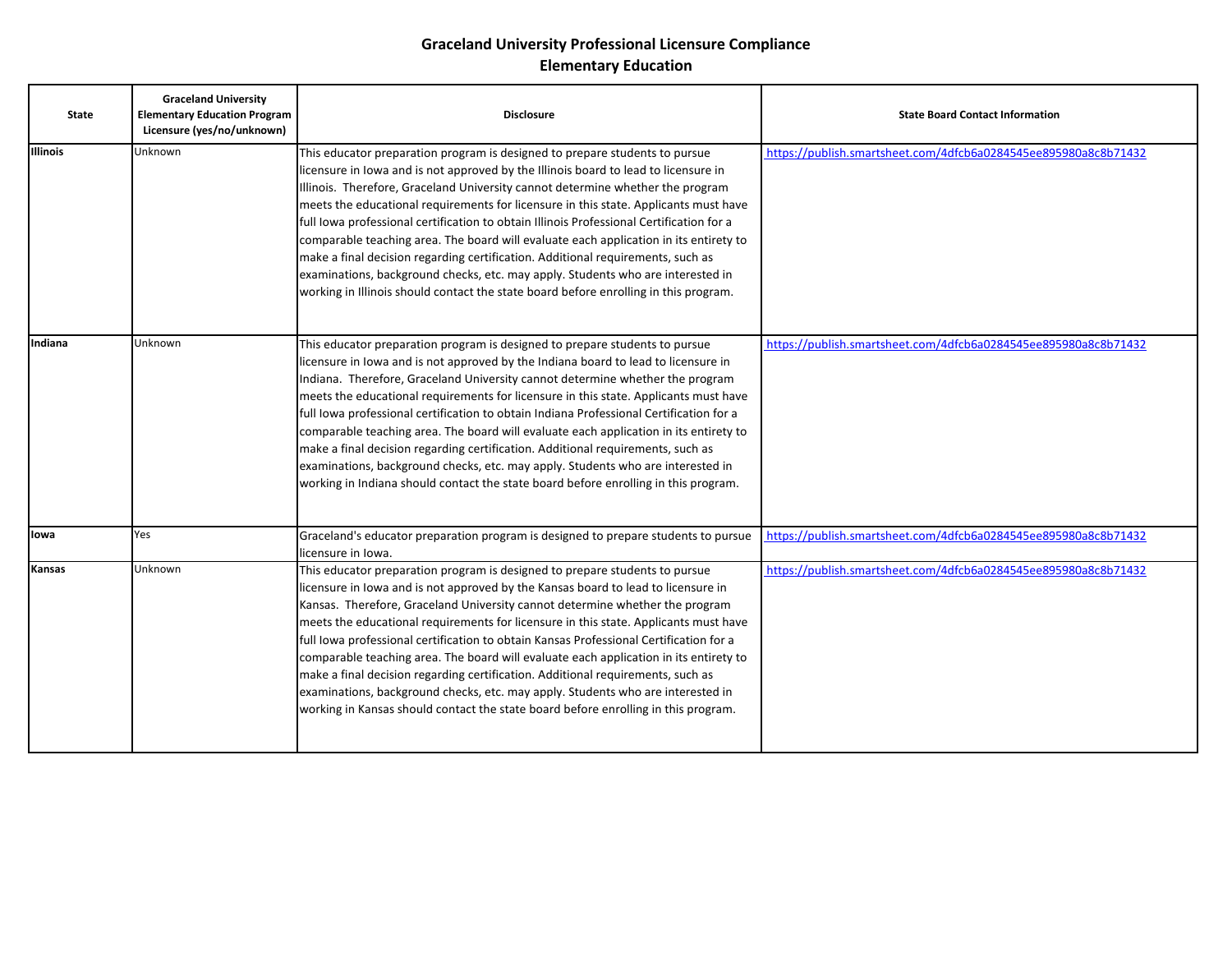| <b>State</b> | <b>Graceland University</b><br><b>Elementary Education Program</b><br>Licensure (yes/no/unknown) | <b>Disclosure</b>                                                                                                                                                                                                                                                                                                                                                                                                                                                                                                                                                                                                                                                                                                                                                                                   | <b>State Board Contact Information</b>                          |
|--------------|--------------------------------------------------------------------------------------------------|-----------------------------------------------------------------------------------------------------------------------------------------------------------------------------------------------------------------------------------------------------------------------------------------------------------------------------------------------------------------------------------------------------------------------------------------------------------------------------------------------------------------------------------------------------------------------------------------------------------------------------------------------------------------------------------------------------------------------------------------------------------------------------------------------------|-----------------------------------------------------------------|
| Kentucky     | Unknown                                                                                          | This educator preparation program is designed to prepare students to pursue<br>licensure in lowa and is not approved by the Kentucky board to lead to licensure in<br>Kentucky. Therefore, Graceland University cannot determine whether the program<br>meets the educational requirements for licensure in this state. Applicants must have<br>full Iowa professional certification to obtain Kentucky Professional Certification for a<br>comparable teaching area. The board will evaluate each application in its entirety to<br>make a final decision regarding certification. Additional requirements, such as<br>examinations, background checks, etc. may apply. Students who are interested in<br>working in Kentucky should contact the state board before enrolling in this program.     | https://publish.smartsheet.com/4dfcb6a0284545ee895980a8c8b71432 |
| Louisiana    | Unknown                                                                                          | This educator preparation program is designed to prepare students to pursue<br>licensure in lowa and is not approved by the Louisiana board to lead to licensure in<br>Louisiana. Therefore, Graceland University cannot determine whether the program<br>meets the educational requirements for licensure in this state. Applicants must have<br>full Iowa professional certification to obtain Louisiana Professional Certification for a<br>comparable teaching area. The board will evaluate each application in its entirety to<br>make a final decision regarding certification. Additional requirements, such as<br>examinations, background checks, etc. may apply. Students who are interested in<br>working in Louisiana should contact the state board before enrolling in this program. | https://publish.smartsheet.com/4dfcb6a0284545ee895980a8c8b71432 |
| <b>Maine</b> | Unknown                                                                                          | This educator preparation program is designed to prepare students to pursue<br>licensure in lowa and is not approved by the Maine board to lead to licensure in<br>Maine. Therefore, Graceland University cannot determine whether the program<br>meets the educational requirements for licensure in this state. Applicants must have<br>full Iowa professional certification to obtain Maine Professional Certification for a<br>comparable teaching area. The board will evaluate each application in its entirety to<br>make a final decision regarding certification. Additional requirements, such as<br>examinations, background checks, etc. may apply. Students who are interested in<br>working in Maine should contact the state board before enrolling in this program.                 | https://publish.smartsheet.com/4dfcb6a0284545ee895980a8c8b71432 |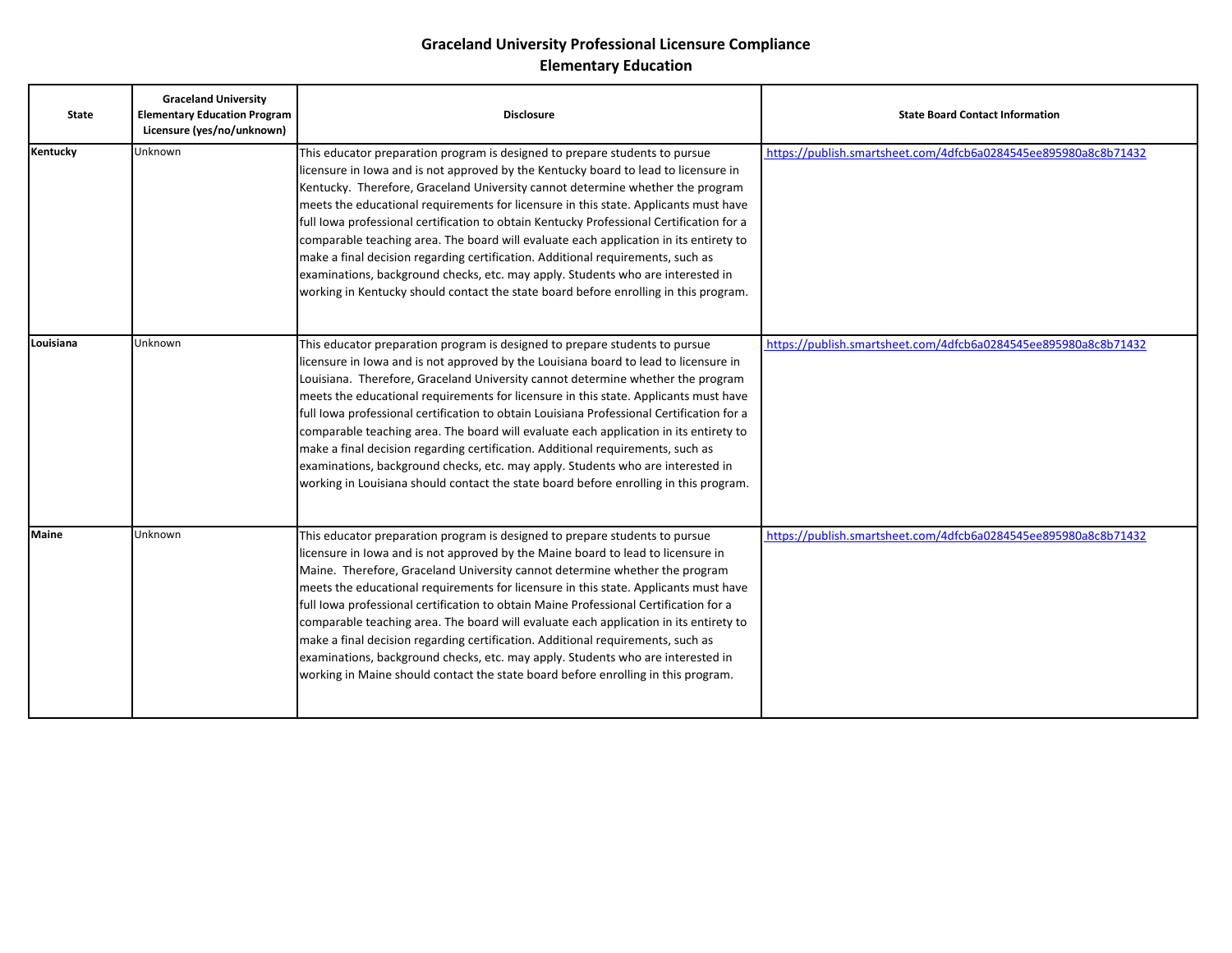| <b>State</b>         | <b>Graceland University</b><br><b>Elementary Education Program</b><br>Licensure (yes/no/unknown) | <b>Disclosure</b>                                                                                                                                                                                                                                                                                                                                                                                                                                                                                                                                                                                                                                                                                                                                                                                                      | <b>State Board Contact Information</b>                          |
|----------------------|--------------------------------------------------------------------------------------------------|------------------------------------------------------------------------------------------------------------------------------------------------------------------------------------------------------------------------------------------------------------------------------------------------------------------------------------------------------------------------------------------------------------------------------------------------------------------------------------------------------------------------------------------------------------------------------------------------------------------------------------------------------------------------------------------------------------------------------------------------------------------------------------------------------------------------|-----------------------------------------------------------------|
| Maryland             | Unknown                                                                                          | This educator preparation program is designed to prepare students to pursue<br>licensure in lowa and is not approved by the Maryland board to lead to licensure in<br>Maryland. Therefore, Graceland University cannot determine whether the program<br>meets the educational requirements for licensure in this state. Applicants must have<br>full Iowa professional certification to obtain Maryland Professional Certification for a<br>comparable teaching area. The board will evaluate each application in its entirety to<br>make a final decision regarding certification. Additional requirements, such as<br>examinations, background checks, etc. may apply. Students who are interested in<br>working in Maryland should contact the state board before enrolling in this program.                        | https://publish.smartsheet.com/4dfcb6a0284545ee895980a8c8b71432 |
| <b>Massachusetts</b> | Unknown                                                                                          | This educator preparation program is designed to prepare students to pursue<br>licensure in lowa and is not approved by the Massachusetts board to lead to licensure<br>in Massachusetts. Therefore, Graceland University cannot determine whether the<br>program meets the educational requirements for licensure in this state. Applicants<br>must have full Iowa professional certification to obtain Massachusetts Professional<br>Certification for a comparable teaching area. The board will evaluate each application<br>in its entirety to make a final decision regarding certification. Additional requirements,<br>such as examinations, background checks, etc. may apply. Students who are<br>interested in working in Massachusetts should contact the state board before<br>enrolling in this program. | https://publish.smartsheet.com/4dfcb6a0284545ee895980a8c8b71432 |
| Michigan             | Unknown                                                                                          | This educator preparation program is designed to prepare students to pursue<br>licensure in lowa and is not approved by the Michigan board to lead to licensure in<br>Michigan. Therefore, Graceland University cannot determine whether the program<br>meets the educational requirements for licensure in this state. Applicants must have<br>full Iowa professional certification to obtain Michigan Professional Certification for a<br>comparable teaching area. The board will evaluate each application in its entirety to<br>make a final decision regarding certification. Additional requirements, such as<br>examinations, background checks, etc. may apply. Students who are interested in<br>working in Michigan should contact the state board before enrolling in this program.                        | https://publish.smartsheet.com/4dfcb6a0284545ee895980a8c8b71432 |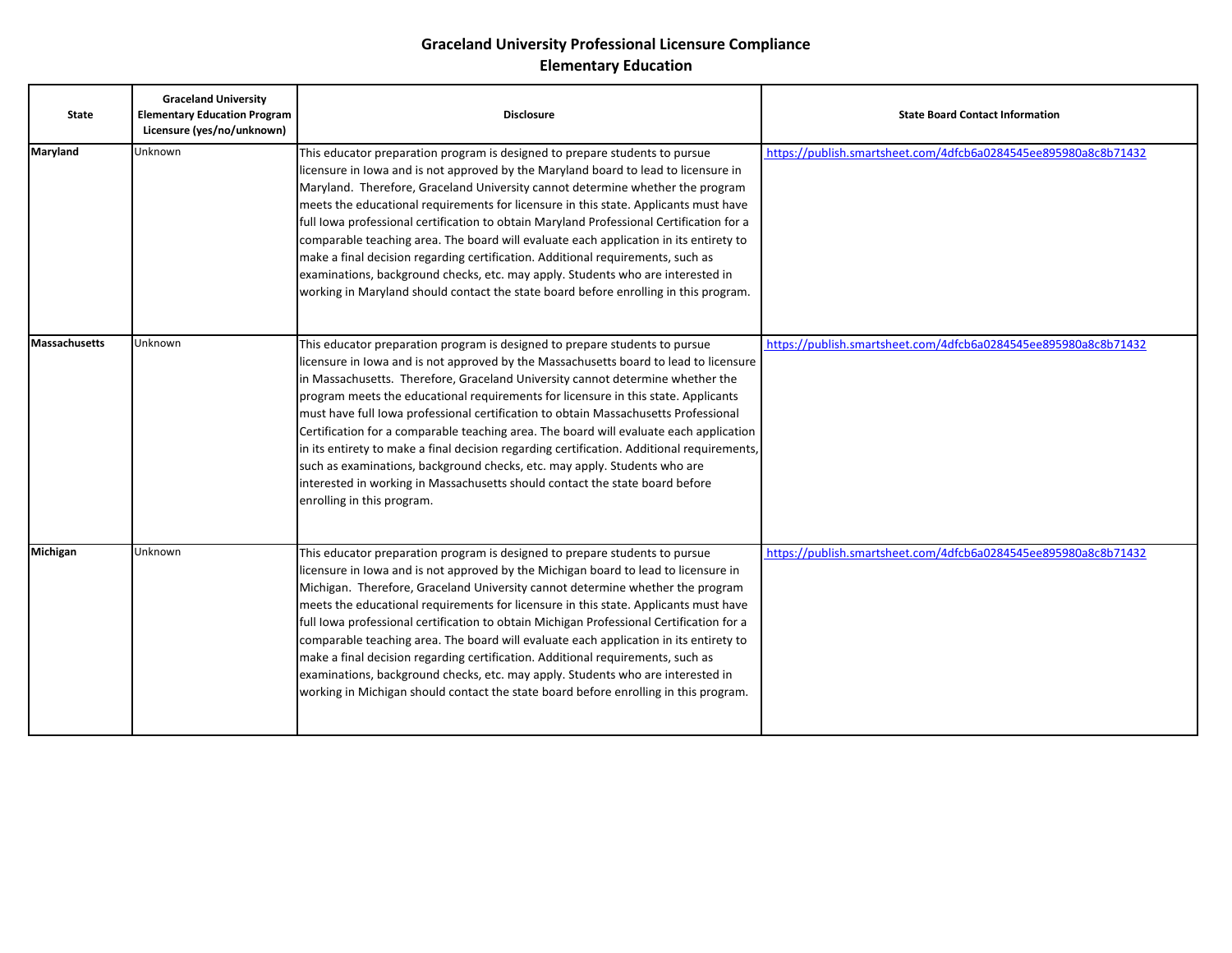| <b>State</b>       | <b>Graceland University</b><br><b>Elementary Education Program</b><br>Licensure (yes/no/unknown) | <b>Disclosure</b>                                                                                                                                                                                                                                                                                                                                                                                                                                                                                                                                                                                                                                                                                                                                                                                              | <b>State Board Contact Information</b>                          |
|--------------------|--------------------------------------------------------------------------------------------------|----------------------------------------------------------------------------------------------------------------------------------------------------------------------------------------------------------------------------------------------------------------------------------------------------------------------------------------------------------------------------------------------------------------------------------------------------------------------------------------------------------------------------------------------------------------------------------------------------------------------------------------------------------------------------------------------------------------------------------------------------------------------------------------------------------------|-----------------------------------------------------------------|
| Minnesota          | Unknown                                                                                          | This educator preparation program is designed to prepare students to pursue<br>licensure in Iowa and is not approved by the Minnesota board to lead to licensure in<br>Minnesota. Therefore, Graceland University cannot determine whether the program<br>meets the educational requirements for licensure in this state. Applicants must have<br>full Iowa professional certification to obtain Minnesota Professional Certification for a<br>comparable teaching area. The board will evaluate each application in its entirety to<br>make a final decision regarding certification. Additional requirements, such as<br>examinations, background checks, etc. may apply. Students who are interested in<br>working in Minnesota should contact the state board before enrolling in this<br>program.         | https://publish.smartsheet.com/4dfcb6a0284545ee895980a8c8b71432 |
| <b>Mississippi</b> | Unknown                                                                                          | This educator preparation program is designed to prepare students to pursue<br>licensure in lowa and is not approved by the Mississippi board to lead to licensure in<br>Mississippi. Therefore, Graceland University cannot determine whether the program<br>meets the educational requirements for licensure in this state. Applicants must have<br>full Iowa professional certification to obtain Mississippi Professional Certification for a<br>comparable teaching area. The board will evaluate each application in its entirety to<br>make a final decision regarding certification. Additional requirements, such as<br>examinations, background checks, etc. may apply. Students who are interested in<br>working in Mississippi should contact the state board before enrolling in this<br>program. | https://publish.smartsheet.com/4dfcb6a0284545ee895980a8c8b71432 |
| Missouri           | lves                                                                                             | Graceland has a reciprocity agreement with the State of Missouri that allows students<br>completing the elementary education program to allow licensure in the state of<br>Missouri.                                                                                                                                                                                                                                                                                                                                                                                                                                                                                                                                                                                                                           | https://publish.smartsheet.com/4dfcb6a0284545ee895980a8c8b71432 |
| Montana            | Unknown                                                                                          | This educator preparation program is designed to prepare students to pursue<br>licensure in lowa and is not approved by the Montana board to lead to licensure in<br>Montana. Therefore, Graceland University cannot determine whether the program<br>meets the educational requirements for licensure in this state. Applicants must have<br>full Iowa professional certification to obtain Montana Professional Certification for a<br>comparable teaching area. The board will evaluate each application in its entirety to<br>make a final decision regarding certification. Additional requirements, such as<br>examinations, background checks, etc. may apply. Students who are interested in<br>working in Montana should contact the state board before enrolling in this program.                    | https://publish.smartsheet.com/4dfcb6a0284545ee895980a8c8b71432 |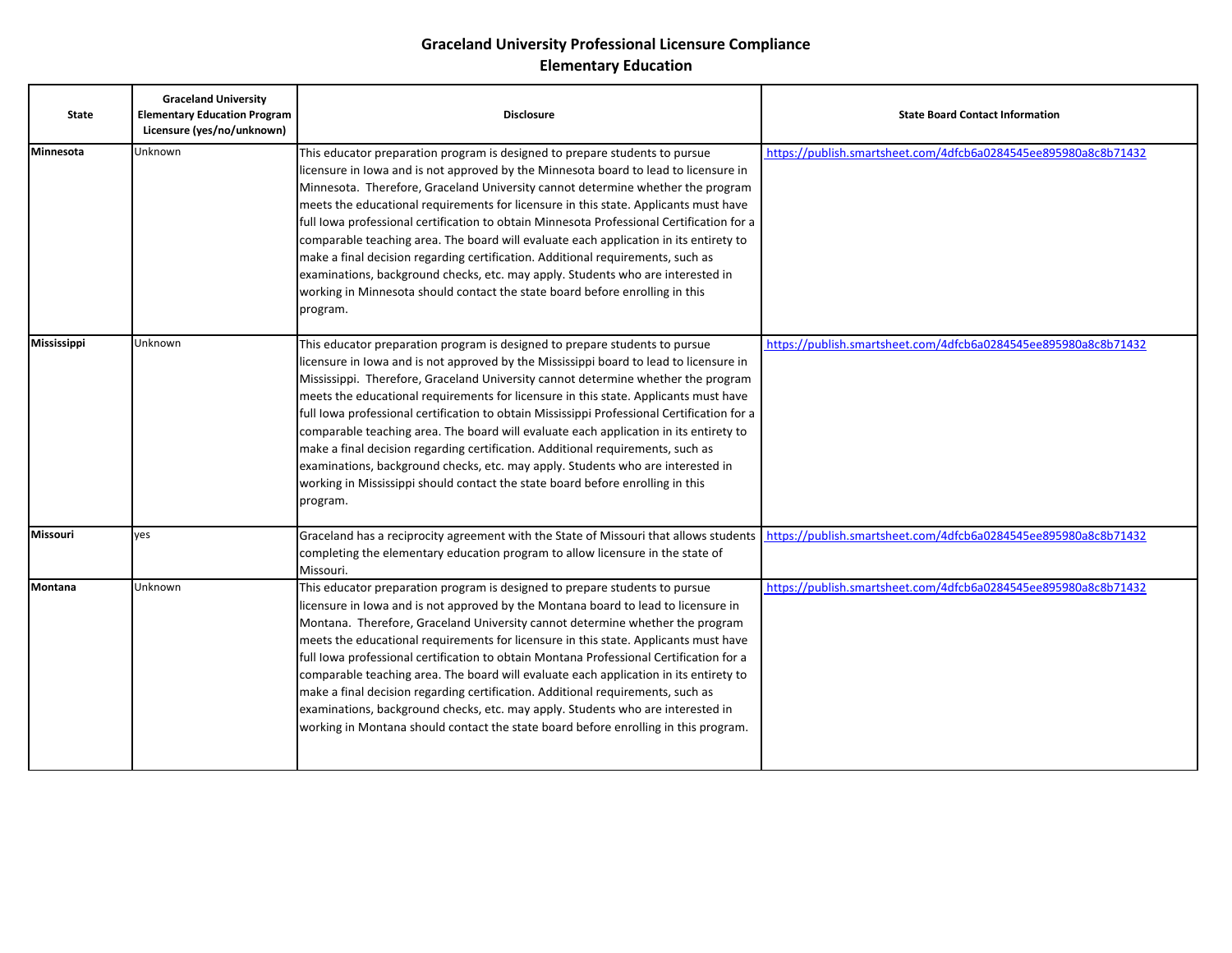| <b>State</b>         | <b>Graceland University</b><br><b>Elementary Education Program</b><br>Licensure (yes/no/unknown) | <b>Disclosure</b>                                                                                                                                                                                                                                                                                                                                                                                                                                                                                                                                                                                                                                                                                                                                                                                                      | <b>State Board Contact Information</b>                          |
|----------------------|--------------------------------------------------------------------------------------------------|------------------------------------------------------------------------------------------------------------------------------------------------------------------------------------------------------------------------------------------------------------------------------------------------------------------------------------------------------------------------------------------------------------------------------------------------------------------------------------------------------------------------------------------------------------------------------------------------------------------------------------------------------------------------------------------------------------------------------------------------------------------------------------------------------------------------|-----------------------------------------------------------------|
| Nebraska             | Unknown                                                                                          | This educator preparation program is designed to prepare students to pursue<br>licensure in lowa and is not approved by the Alabama board to lead to licensure in<br>Alabama. Therefore, Graceland University cannot determine whether the program<br>meets the educational requirements for licensure in this state. Applicants must have<br>full Iowa professional certification to obtain Alabama Professional Certification for a<br>comparable teaching area. The board will evaluate each application in its entirety to<br>make a final decision regarding certification. Additional requirements, such as<br>examinations, background checks, etc. may apply. Students who are interested in<br>working in Alabama should contact the state board before enrolling in this program.                            | https://publish.smartsheet.com/4dfcb6a0284545ee895980a8c8b71432 |
| <b>Nevada</b>        | Unknown                                                                                          | This educator preparation program is designed to prepare students to pursue<br>licensure in Iowa and is not approved by the Nevada board to lead to licensure in<br>Nevada. Therefore, Graceland University cannot determine whether the program<br>meets the educational requirements for licensure in this state. Applicants must have<br>full Iowa professional certification to obtain Nevada Professional Certification for a<br>comparable teaching area. The board will evaluate each application in its entirety to<br>make a final decision regarding certification. Additional requirements, such as<br>examinations, background checks, etc. may apply. Students who are interested in<br>working in Nevada should contact the state board before enrolling in this program.                                | https://publish.smartsheet.com/4dfcb6a0284545ee895980a8c8b71432 |
| <b>New Hampshire</b> | Unknown                                                                                          | This educator preparation program is designed to prepare students to pursue<br>licensure in lowa and is not approved by the New Hampshire board to lead to<br>licensure in New Hampshire. Therefore, Graceland University cannot determine<br>whether the program meets the educational requirements for licensure in this state.<br>Applicants must have full lowa professional certification to obtain New Hampshire<br>Professional Certification for a comparable teaching area. The board will evaluate<br>each application in its entirety to make a final decision regarding<br>certification. Additional requirements, such as examinations, background checks, etc.<br>may apply. Students who are interested in working in New Hampshire should contact<br>the state board before enrolling in this program. | https://publish.smartsheet.com/4dfcb6a0284545ee895980a8c8b71432 |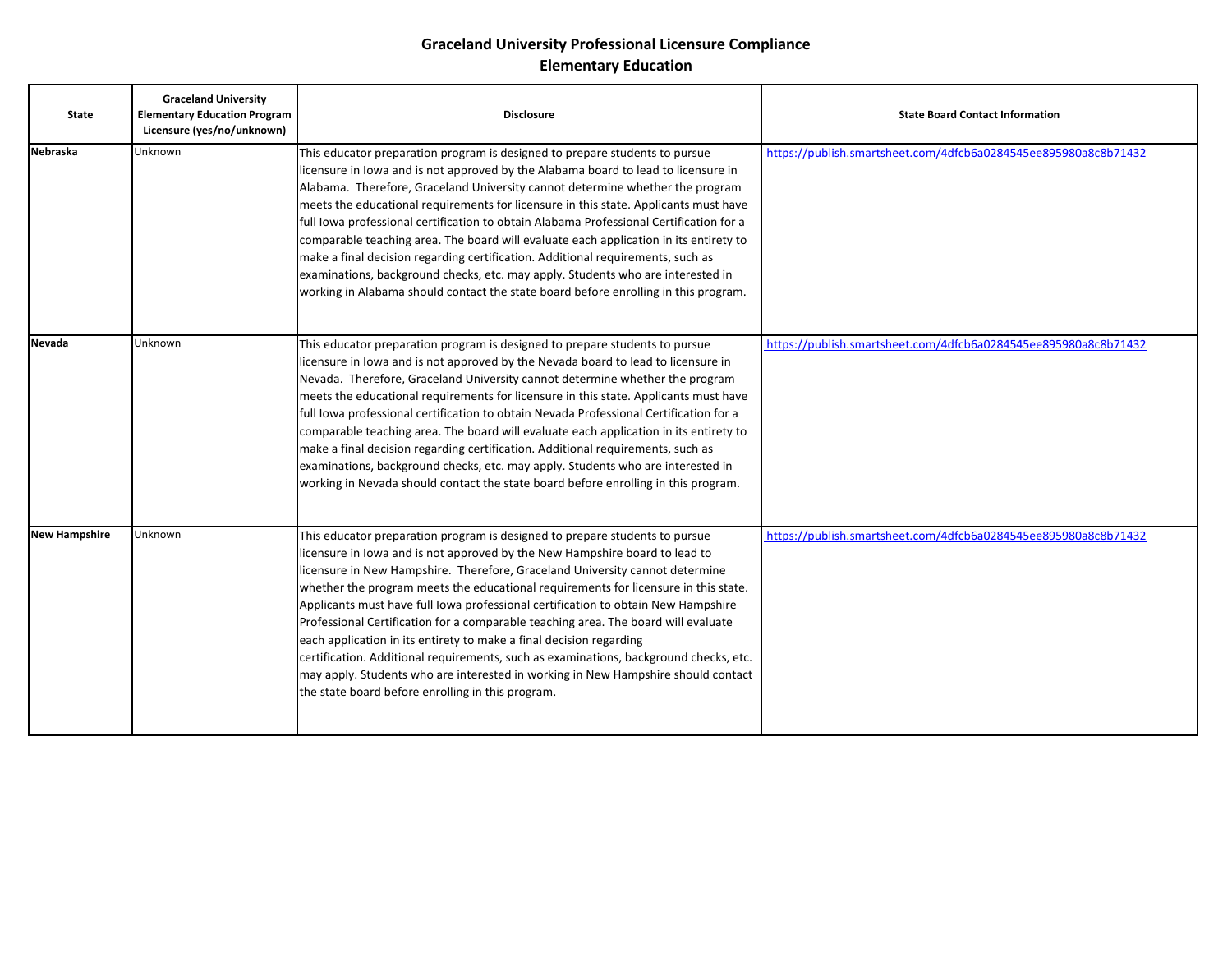| <b>State</b>      | <b>Graceland University</b><br><b>Elementary Education Program</b><br>Licensure (yes/no/unknown) | <b>Disclosure</b>                                                                                                                                                                                                                                                                                                                                                                                                                                                                                                                                                                                                                                                                                                                                                                                          | <b>State Board Contact Information</b>                          |
|-------------------|--------------------------------------------------------------------------------------------------|------------------------------------------------------------------------------------------------------------------------------------------------------------------------------------------------------------------------------------------------------------------------------------------------------------------------------------------------------------------------------------------------------------------------------------------------------------------------------------------------------------------------------------------------------------------------------------------------------------------------------------------------------------------------------------------------------------------------------------------------------------------------------------------------------------|-----------------------------------------------------------------|
| <b>New Jersey</b> | Unknown                                                                                          | This educator preparation program is designed to prepare students to pursue<br>licensure in lowa and is not approved by the New Jersey board to lead to licensure in<br>New Jersey. Therefore, Graceland University cannot determine whether the program<br>meets the educational requirements for licensure in this state. Applicants must have<br>full lowa professional certification to obtain New Jersey Professional Certification for a<br>comparable teaching area. The board will evaluate each application in its entirety to<br>make a final decision regarding certification. Additional requirements, such as<br>examinations, background checks, etc. may apply. Students who are interested in<br>working in New Jersey should contact the state board before enrolling in this<br>program. | https://publish.smartsheet.com/4dfcb6a0284545ee895980a8c8b71432 |
| <b>New Mexico</b> | Unknown                                                                                          | This educator preparation program is designed to prepare students to pursue<br>licensure in lowa and is not approved by the New Mexico board to lead to licensure in<br>New Mexico. Therefore, Graceland University cannot determine whether the<br>program meets the educational requirements for licensure in this state. Applicants<br>must have full lowa professional certification to obtain New Mexico Professional<br>Certification for a comparable teaching area. The board will evaluate each application<br>in its entirety to make a final decision regarding certification. Additional requirements,<br>such as examinations, background checks, etc. may apply. Students who are<br>interested in working in New Mexico should contact the state board before enrolling<br>in this program. | https://publish.smartsheet.com/4dfcb6a0284545ee895980a8c8b71432 |
| <b>New York</b>   | Unknown                                                                                          | This educator preparation program is designed to prepare students to pursue<br>licensure in lowa and is not approved by the New York board to lead to licensure in<br>New York. Therefore, Graceland University cannot determine whether the program<br>meets the educational requirements for licensure in this state. Applicants must have<br>full Iowa professional certification to obtain New York Professional Certification for a<br>comparable teaching area. The board will evaluate each application in its entirety to<br>make a final decision regarding certification. Additional requirements, such as<br>examinations, background checks, etc. may apply. Students who are interested in<br>working in New York should contact the state board before enrolling in this program.            | https://publish.smartsheet.com/4dfcb6a0284545ee895980a8c8b71432 |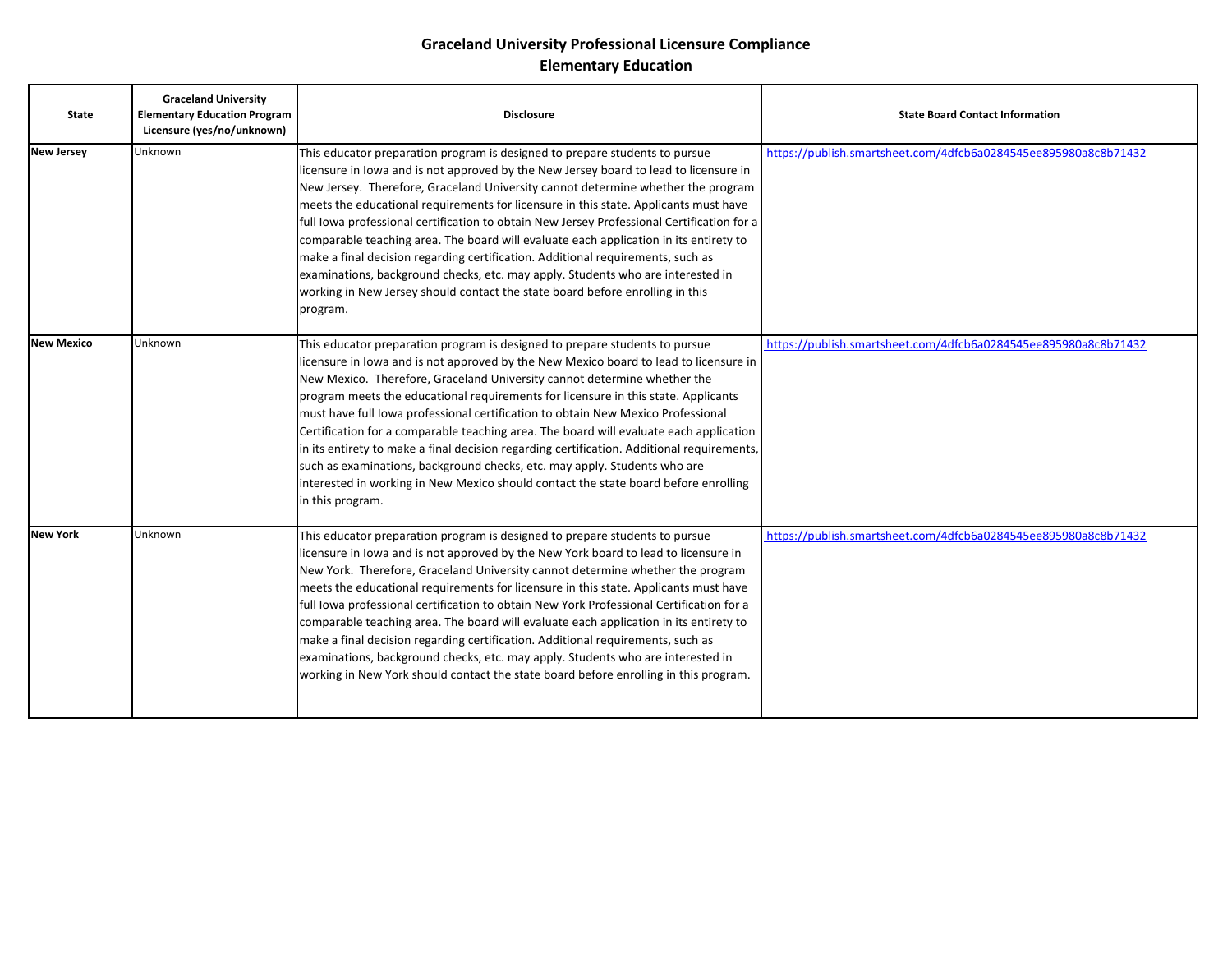| <b>State</b>          | <b>Graceland University</b><br><b>Elementary Education Program</b><br>Licensure (yes/no/unknown) | <b>Disclosure</b>                                                                                                                                                                                                                                                                                                                                                                                                                                                                                                                                                                                                                                                                                                                                                                                                          | <b>State Board Contact Information</b>                          |
|-----------------------|--------------------------------------------------------------------------------------------------|----------------------------------------------------------------------------------------------------------------------------------------------------------------------------------------------------------------------------------------------------------------------------------------------------------------------------------------------------------------------------------------------------------------------------------------------------------------------------------------------------------------------------------------------------------------------------------------------------------------------------------------------------------------------------------------------------------------------------------------------------------------------------------------------------------------------------|-----------------------------------------------------------------|
| <b>North Carolina</b> | Unknown                                                                                          | This educator preparation program is designed to prepare students to pursue<br>licensure in lowa and is not approved by the North Carolina board to lead to licensure<br>in North Carolina. Therefore, Graceland University cannot determine whether the<br>program meets the educational requirements for licensure in this state. Applicants<br>must have full lowa professional certification to obtain North Carolina Professional<br>Certification for a comparable teaching area. The board will evaluate each application<br>in its entirety to make a final decision regarding certification. Additional requirements,<br>such as examinations, background checks, etc. may apply. Students who are<br>interested in working in North Carolina should contact the state board before<br>enrolling in this program. | https://publish.smartsheet.com/4dfcb6a0284545ee895980a8c8b71432 |
| <b>North Dakota</b>   | Unknown                                                                                          | This educator preparation program is designed to prepare students to pursue<br>licensure in lowa and is not approved by the North Dakota board to lead to licensure<br>in North Dakota. Therefore, Graceland University cannot determine whether the<br>program meets the educational requirements for licensure in this state. Applicants<br>must have full Iowa professional certification to obtain North Dakota Professional<br>Certification for a comparable teaching area. The board will evaluate each application<br>in its entirety to make a final decision regarding certification. Additional requirements,<br>such as examinations, background checks, etc. may apply. Students who are<br>interested in working in North Dakota should contact the state board before enrolling<br>in this program.         | https://publish.smartsheet.com/4dfcb6a0284545ee895980a8c8b71432 |
| <b>Ohio</b>           | Unknown                                                                                          | This educator preparation program is designed to prepare students to pursue<br>licensure in Iowa and is not approved by the Ohio board to lead to licensure in Ohio.<br>Therefore, Graceland University cannot determine whether the program meets the<br>educational requirements for licensure in this state. Applicants must have full lowa<br>professional certification to obtain Ohio Professional Certification for a comparable<br>teaching area. The board will evaluate each application in its entirety to make a final<br>decision regarding certification. Additional requirements, such as examinations,<br>background checks, etc. may apply. Students who are interested in working in Ohio<br>should contact the state board before enrolling in this program.                                            | https://publish.smartsheet.com/4dfcb6a0284545ee895980a8c8b71432 |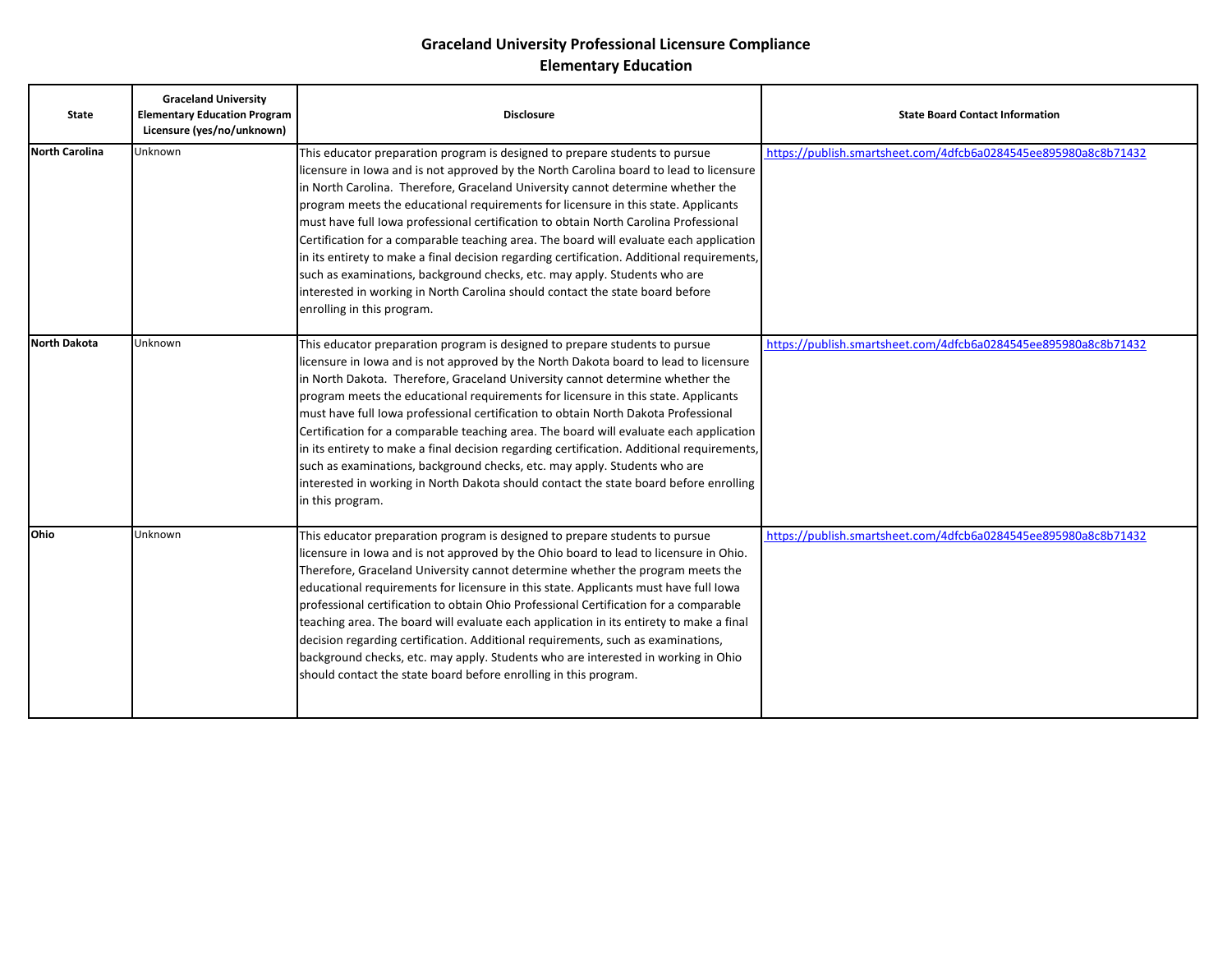| <b>State</b>    | <b>Graceland University</b><br><b>Elementary Education Program</b><br>Licensure (yes/no/unknown) | <b>Disclosure</b>                                                                                                                                                                                                                                                                                                                                                                                                                                                                                                                                                                                                                                                                                                                                                                                                  | <b>State Board Contact Information</b>                          |
|-----------------|--------------------------------------------------------------------------------------------------|--------------------------------------------------------------------------------------------------------------------------------------------------------------------------------------------------------------------------------------------------------------------------------------------------------------------------------------------------------------------------------------------------------------------------------------------------------------------------------------------------------------------------------------------------------------------------------------------------------------------------------------------------------------------------------------------------------------------------------------------------------------------------------------------------------------------|-----------------------------------------------------------------|
| <b>Oklahoma</b> | Unknown                                                                                          | This educator preparation program is designed to prepare students to pursue<br>licensure in lowa and is not approved by the Oklahoma board to lead to licensure in<br>Oklahoma. Therefore, Graceland University cannot determine whether the program<br>meets the educational requirements for licensure in this state. Applicants must have<br>full Iowa professional certification to obtain Oklahoma Professional Certification for a<br>comparable teaching area. The board will evaluate each application in its entirety to<br>make a final decision regarding certification. Additional requirements, such as<br>examinations, background checks, etc. may apply. Students who are interested in<br>working in Oklahoma should contact the state board before enrolling in this<br>program.                 | https://publish.smartsheet.com/4dfcb6a0284545ee895980a8c8b71432 |
| Oregon          | Unknown                                                                                          | This educator preparation program is designed to prepare students to pursue<br>licensure in lowa and is not approved by the Oregon board to lead to licensure in<br>Oregon. Therefore, Graceland University cannot determine whether the program<br>meets the educational requirements for licensure in this state. Applicants must have<br>full Iowa professional certification to obtain Oregon Professional Certification for a<br>comparable teaching area. The board will evaluate each application in its entirety to<br>make a final decision regarding certification. Additional requirements, such as<br>examinations, background checks, etc. may apply. Students who are interested in<br>working in Oregon should contact the state board before enrolling in this program.                            | https://publish.smartsheet.com/4dfcb6a0284545ee895980a8c8b71432 |
| Pennsylvania    | Unknown                                                                                          | This educator preparation program is designed to prepare students to pursue<br>licensure in lowa and is not approved by the Pennsylvania board to lead to licensure<br>in Pennsylvania. Therefore, Graceland University cannot determine whether the<br>program meets the educational requirements for licensure in this state. Applicants<br>must have full lowa professional certification to obtain Pennsylvania Professional<br>Certification for a comparable teaching area. The board will evaluate each application<br>in its entirety to make a final decision regarding certification. Additional requirements,<br>such as examinations, background checks, etc. may apply. Students who are<br>interested in working in Pennsylvania should contact the state board before enrolling<br>in this program. | https://publish.smartsheet.com/4dfcb6a0284545ee895980a8c8b71432 |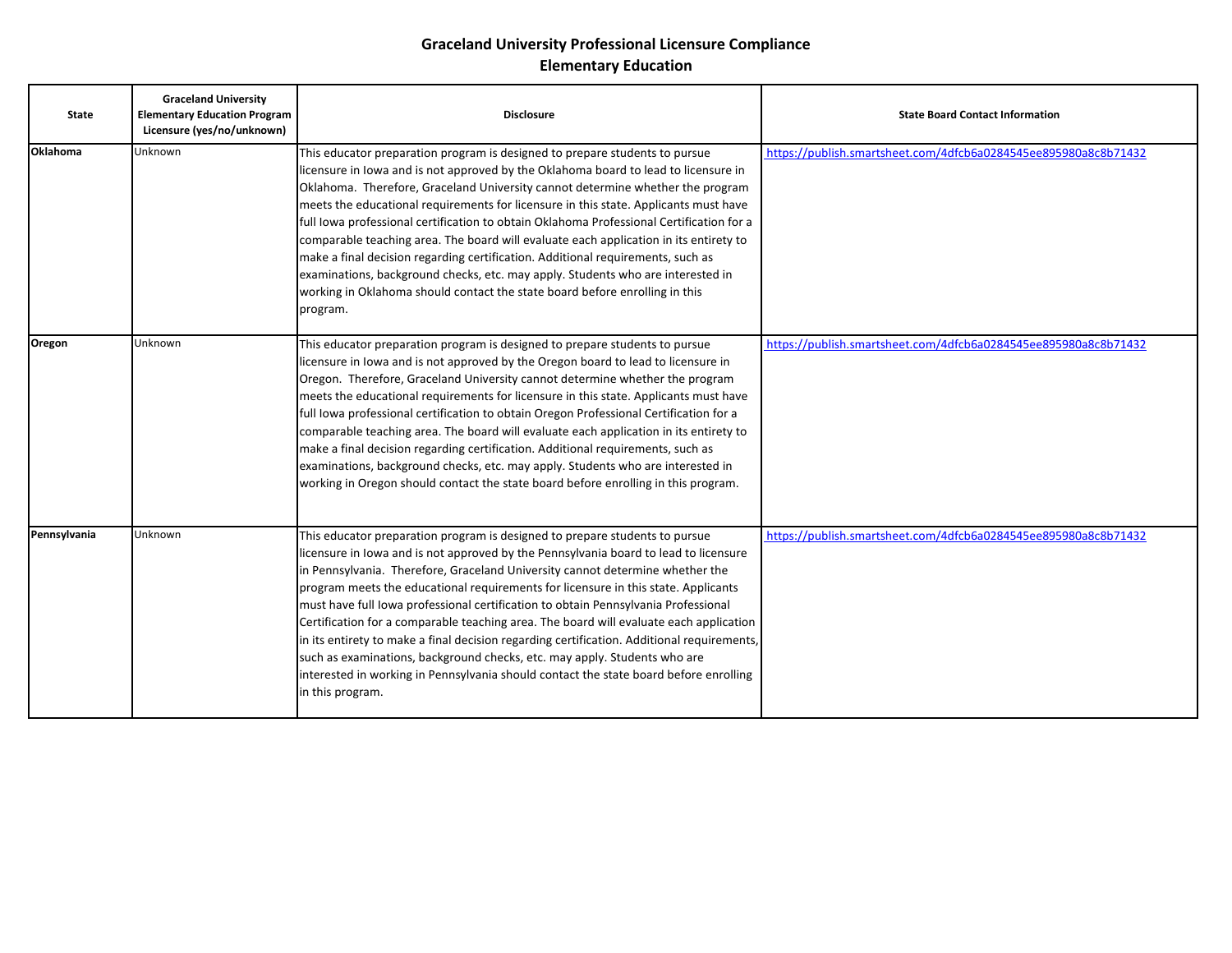| <b>State</b>          | <b>Graceland University</b><br><b>Elementary Education Program</b><br>Licensure (yes/no/unknown) | <b>Disclosure</b>                                                                                                                                                                                                                                                                                                                                                                                                                                                                                                                                                                                                                                                                                                                                                                                                          | <b>State Board Contact Information</b>                          |
|-----------------------|--------------------------------------------------------------------------------------------------|----------------------------------------------------------------------------------------------------------------------------------------------------------------------------------------------------------------------------------------------------------------------------------------------------------------------------------------------------------------------------------------------------------------------------------------------------------------------------------------------------------------------------------------------------------------------------------------------------------------------------------------------------------------------------------------------------------------------------------------------------------------------------------------------------------------------------|-----------------------------------------------------------------|
| <b>Rhode Island</b>   | Unknown                                                                                          | This educator preparation program is designed to prepare students to pursue<br>licensure in lowa and is not approved by the Rhode Island board to lead to licensure<br>in Rhode Island. Therefore, Graceland University cannot determine whether the<br>program meets the educational requirements for licensure in this state. Applicants<br>must have full Iowa professional certification to obtain Rhode Island Professional<br>Certification for a comparable teaching area. The board will evaluate each application<br>in its entirety to make a final decision regarding certification. Additional requirements,<br>such as examinations, background checks, etc. may apply. Students who are<br>interested in working in Rhode Island should contact the state board before enrolling<br>in this program.         | https://publish.smartsheet.com/4dfcb6a0284545ee895980a8c8b71432 |
| <b>South Carolina</b> | <b>Unknown</b>                                                                                   | This educator preparation program is designed to prepare students to pursue<br>licensure in lowa and is not approved by the South Carolina board to lead to licensure<br>in South Carolina. Therefore, Graceland University cannot determine whether the<br>program meets the educational requirements for licensure in this state. Applicants<br>must have full lowa professional certification to obtain South Carolina Professional<br>Certification for a comparable teaching area. The board will evaluate each application<br>in its entirety to make a final decision regarding certification. Additional requirements,<br>such as examinations, background checks, etc. may apply. Students who are<br>interested in working in South Carolina should contact the state board before<br>enrolling in this program. | https://publish.smartsheet.com/4dfcb6a0284545ee895980a8c8b71432 |
| <b>South Dakota</b>   | Unknown                                                                                          | This educator preparation program is designed to prepare students to pursue<br>licensure in lowa and is not approved by the South Dakota board to lead to licensure<br>in South Dakota. Therefore, Graceland University cannot determine whether the<br>program meets the educational requirements for licensure in this state. Applicants<br>must have full Iowa professional certification to obtain South Dakota Professional<br>Certification for a comparable teaching area. The board will evaluate each application<br>in its entirety to make a final decision regarding certification. Additional requirements,<br>such as examinations, background checks, etc. may apply. Students who are<br>interested in working in South Dakota should contact the state board before enrolling<br>in this program.         | https://publish.smartsheet.com/4dfcb6a0284545ee895980a8c8b71432 |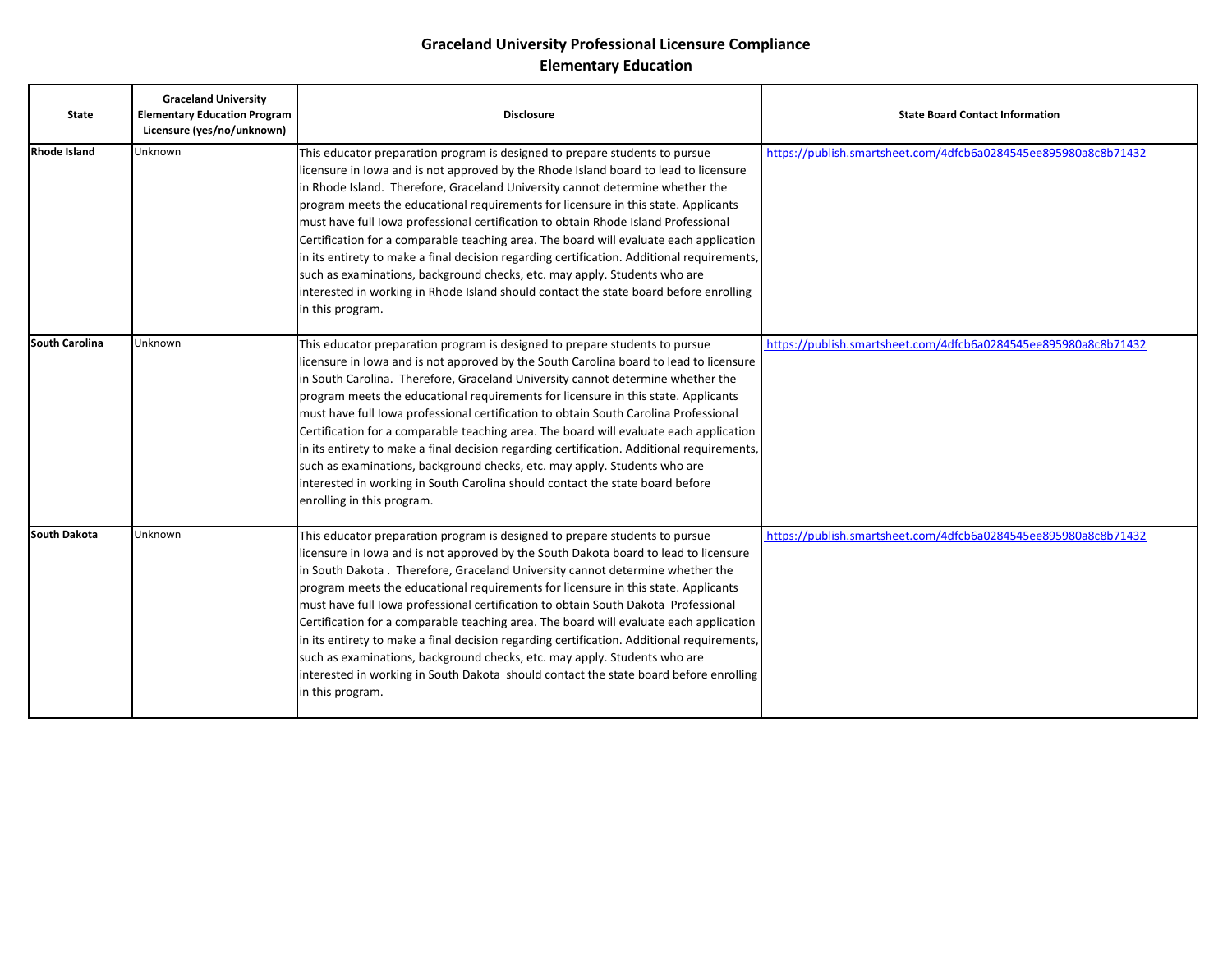| <b>State</b>     | <b>Graceland University</b><br><b>Elementary Education Program</b><br>Licensure (yes/no/unknown) | <b>Disclosure</b>                                                                                                                                                                                                                                                                                                                                                                                                                                                                                                                                                                                                                                                                                                                                                                                      | <b>State Board Contact Information</b>                          |
|------------------|--------------------------------------------------------------------------------------------------|--------------------------------------------------------------------------------------------------------------------------------------------------------------------------------------------------------------------------------------------------------------------------------------------------------------------------------------------------------------------------------------------------------------------------------------------------------------------------------------------------------------------------------------------------------------------------------------------------------------------------------------------------------------------------------------------------------------------------------------------------------------------------------------------------------|-----------------------------------------------------------------|
| <b>Tennessee</b> | Unknown                                                                                          | This educator preparation program is designed to prepare students to pursue<br>licensure in lowa and is not approved by the Tennessee board to lead to licensure in<br>Tennessee. Therefore, Graceland University cannot determine whether the program<br>meets the educational requirements for licensure in this state. Applicants must have<br>full Iowa professional certification to obtain Tennessee Professional Certification for a<br>comparable teaching area. The board will evaluate each application in its entirety to<br>make a final decision regarding certification. Additional requirements, such as<br>examinations, background checks, etc. may apply. Students who are interested in<br>working in Tennessee should contact the state board before enrolling in this<br>program. | https://publish.smartsheet.com/4dfcb6a0284545ee895980a8c8b71432 |
| <b>Texas</b>     | Unknown                                                                                          | This educator preparation program is designed to prepare students to pursue<br>licensure in lowa and is not approved by the Texas board to lead to licensure in Texas.<br>Therefore, Graceland University cannot determine whether the program meets the<br>educational requirements for licensure in this state. Applicants must have full lowa<br>professional certification to obtain Texas Professional Certification for a comparable<br>teaching area. The board will evaluate each application in its entirety to make a final<br>decision regarding certification. Additional requirements, such as examinations,<br>background checks, etc. may apply. Students who are interested in working in Texas<br>should contact the state board before enrolling in this program.                    | https://publish.smartsheet.com/4dfcb6a0284545ee895980a8c8b71432 |
| <b>Utah</b>      | Unknown                                                                                          | This educator preparation program is designed to prepare students to pursue<br>licensure in Iowa and is not approved by the Utah board to lead to licensure in Utah.<br>Therefore, Graceland University cannot determine whether the program meets the<br>educational requirements for licensure in this state. Applicants must have full lowa<br>professional certification to obtain Utah Professional Certification for a comparable<br>teaching area. The board will evaluate each application in its entirety to make a final<br>decision regarding certification. Additional requirements, such as examinations,<br>background checks, etc. may apply. Students who are interested in working in Utah<br>should contact the state board before enrolling in this program.                        | https://publish.smartsheet.com/4dfcb6a0284545ee895980a8c8b71432 |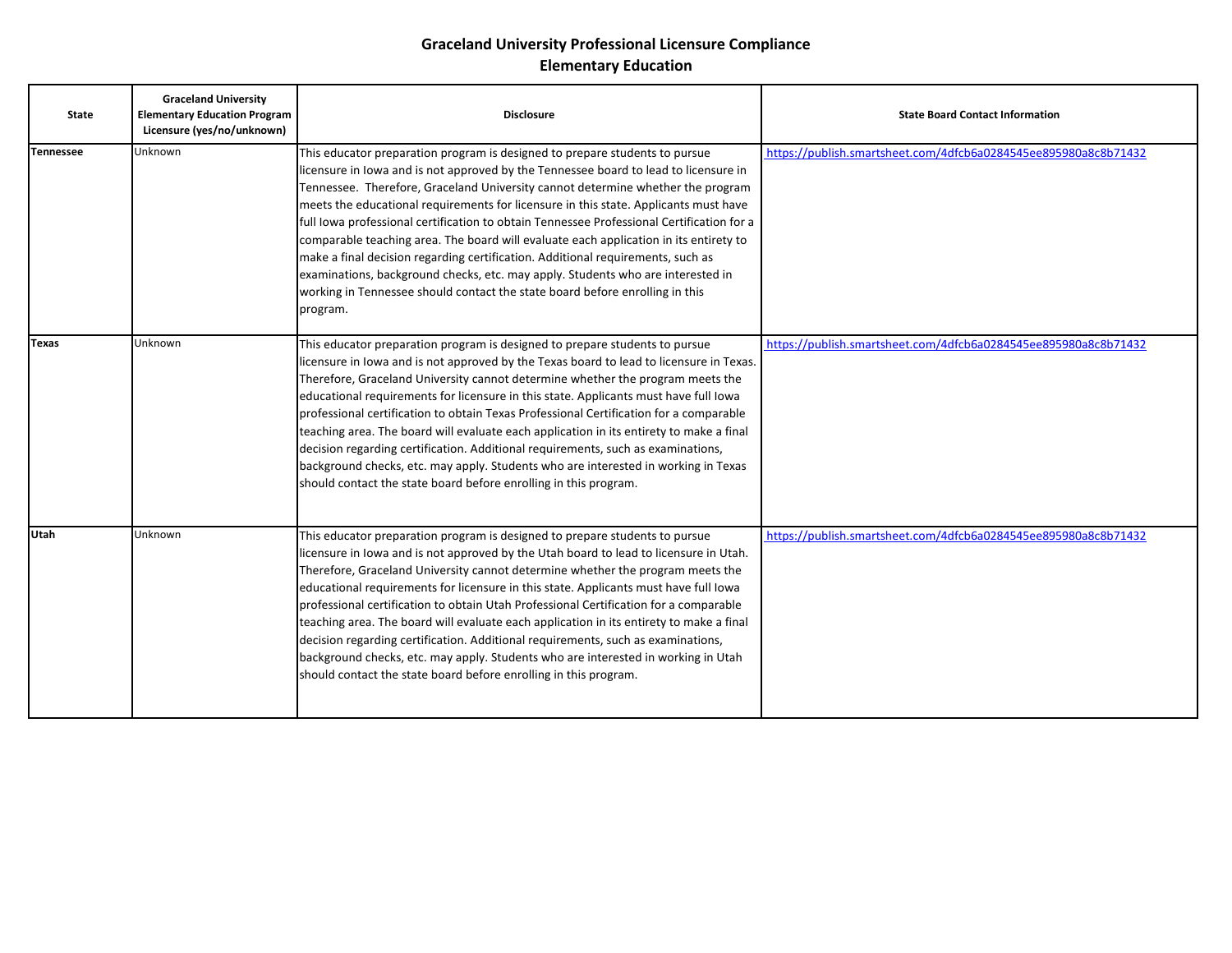| <b>State</b> | <b>Graceland University</b><br><b>Elementary Education Program</b><br>Licensure (yes/no/unknown) | <b>Disclosure</b>                                                                                                                                                                                                                                                                                                                                                                                                                                                                                                                                                                                                                                                                                                                                                                                          | <b>State Board Contact Information</b>                          |
|--------------|--------------------------------------------------------------------------------------------------|------------------------------------------------------------------------------------------------------------------------------------------------------------------------------------------------------------------------------------------------------------------------------------------------------------------------------------------------------------------------------------------------------------------------------------------------------------------------------------------------------------------------------------------------------------------------------------------------------------------------------------------------------------------------------------------------------------------------------------------------------------------------------------------------------------|-----------------------------------------------------------------|
| Vermont      | Unknown                                                                                          | This educator preparation program is designed to prepare students to pursue<br>licensure in lowa and is not approved by the Vermont board to lead to licensure in<br>Vermont. Therefore, Graceland University cannot determine whether the program<br>meets the educational requirements for licensure in this state. Applicants must have<br>full Iowa professional certification to obtain Vermont Professional Certification for a<br>comparable teaching area. The board will evaluate each application in its entirety to<br>make a final decision regarding certification. Additional requirements, such as<br>examinations, background checks, etc. may apply. Students who are interested in<br>working in Vermont should contact the state board before enrolling in this program.                | https://publish.smartsheet.com/4dfcb6a0284545ee895980a8c8b71432 |
| Virginia     | Unknown                                                                                          | This educator preparation program is designed to prepare students to pursue<br>licensure in lowa and is not approved by the Virginia board to lead to licensure in<br>Vermont. Therefore, Graceland University cannot determine whether the program<br>meets the educational requirements for licensure in this state. Applicants must have<br>full Iowa professional certification to obtain Vermont Professional Certification for a<br>comparable teaching area. The board will evaluate each application in its entirety to<br>make a final decision regarding certification. Additional requirements, such as<br>examinations, background checks, etc. may apply. Students who are interested in<br>working in Vermont should contact the state board before enrolling in this program.               | https://publish.smartsheet.com/4dfcb6a0284545ee895980a8c8b71432 |
| Washington   | Unknown                                                                                          | This educator preparation program is designed to prepare students to pursue<br>licensure in lowa and is not approved by the Washington board to lead to licensure in<br>Washington. Therefore, Graceland University cannot determine whether the program<br>meets the educational requirements for licensure in this state. Applicants must have<br>full Iowa professional certification to obtain Washington Professional Certification for<br>a comparable teaching area. The board will evaluate each application in its entirety to<br>make a final decision regarding certification. Additional requirements, such as<br>examinations, background checks, etc. may apply. Students who are interested in<br>working in Washington should contact the state board before enrolling in this<br>program. | https://publish.smartsheet.com/4dfcb6a0284545ee895980a8c8b71432 |